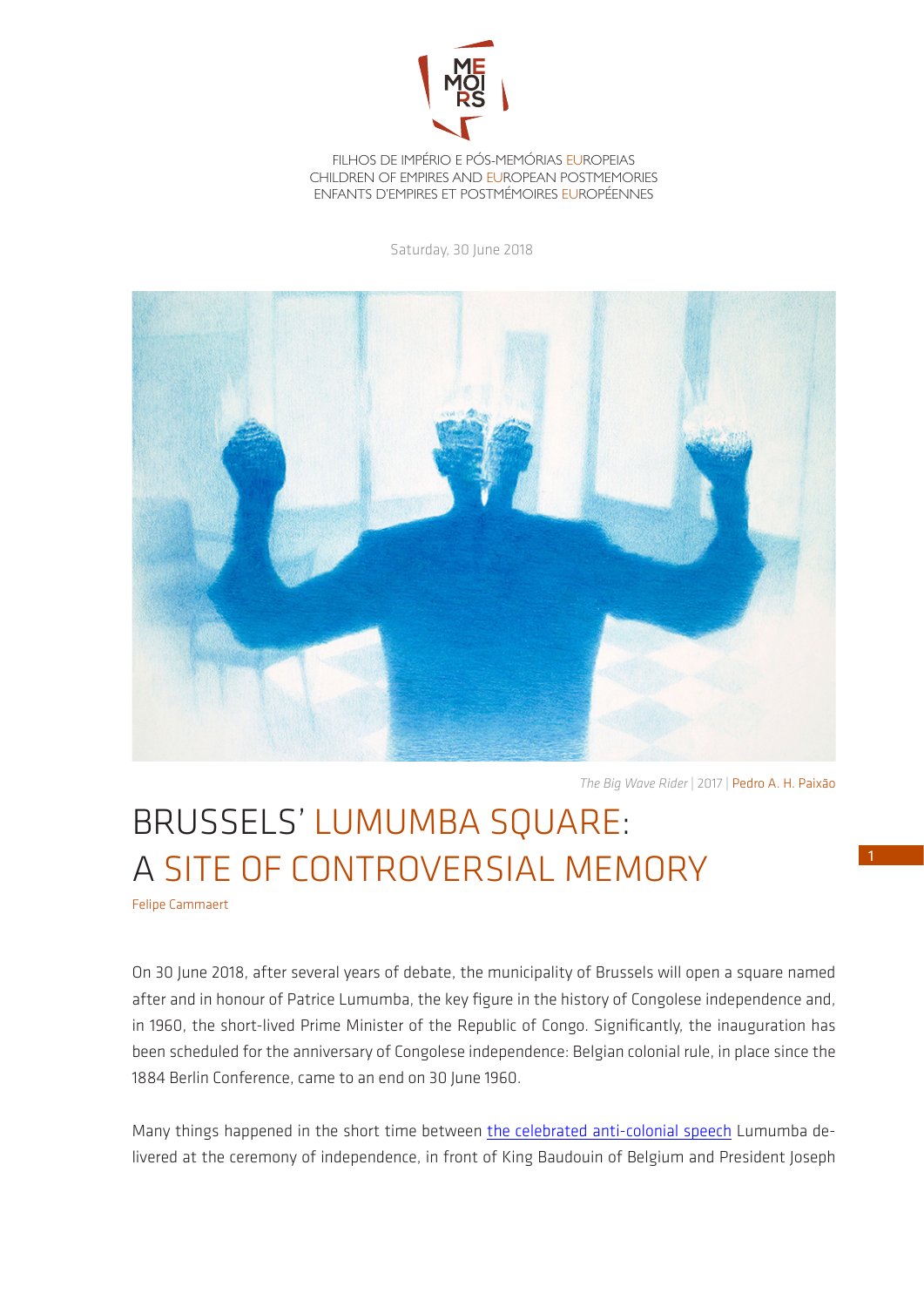

Kasavubu, and his assassination at the hands of secessionist Katangan forces on 17 January 1961. Lumumba had only been in office for about three months when he was dismissed in September 1960, following a coup led by the military chief Joseph-Désiré Mobutu and as a civil war brought the country into chaos. Lumumba's death turned Mobutu, the leader of the Congolese National Movement, into a pariah of the African emancipation struggles with which much of the Central African diaspora identify.

The place the municipality have chosen is particularly emblematic, as it is situated at the entrance to Matonge, the African quarter in the centre of Brussels, a few meters from the Royal Palace and, above all, close to the [statue of King Léopold II on horseback.](https://www.google.pt/maps/place/Monument+L%C3%A9opold+2/@50.8404913,4.3643934,15z/data=!4m12!1m6!3m5!1s0x0:0x8ca0b22d05040d75!2sMonument+L%C3%A9opold+2!8m2!3d50.8404913!4d4.3643933!3m4!1s0x0:0x8ca0b22d05040d75!8m2!3d50.8404913!4d4.3643933) This statue is one of the many monuments in the Belgian capital that still hark back to the nation's colonial past, and has been the target of repeated demonstrations because of the univocal discourse about colonial memory it represents. It is important to note that the unanimous decision of the Brussels City Council on 23 April 2018 to inaugurate the new square acknowledges the long struggle for this cause on the part of Belgo-Congolese diaspora associations and other related political movements. The municipality has also announced a public competition to choose the artist who will create a new statue for the square. That a monument to Lumumba will soon coexist in this symbolic part of Brussels, and within a short distance from the statue of the knight-king who began the Belgian colonial exploration of the Congo is a first step towards a changed discourse about the colonial past of a nation whose history is so strongly anchored to colonial exploration. In fact, these developments can be read alongside the discussions about the Central African Museum in Tervuren (opened in 2005 with an exhibition entitled "La Mémoire du Congo" [Memories of Congo]), and whose re-inauguration is meant to stand for a critical gaze on the question of curating African artistic and cultural legacies in a post-colonial context.

Be that as it may, the presence of Lumumba in Belgium has been highly controversial. Recently, the cities of Charleroi and Mons have inaugurated streets or plaques relating to Congolese independence and its most celebrated figure. The issue of colonial memory in European public spaces has also been a broader topic of debate, as in the case of Berlin (already discussed [here](https://mailchi.mp/35b8b9a74d99/memoirs-newsletter-1c?e=%5BUNIQID%5D) by António Sousa Ribeiro) or Madrid, inter alia. Those opposed to recognising this history, however, notably associations of former Belgian settlers, have protested against the commemoration of a figure they consider the main reason for political instability and violence (against both Congolese and Belgians) following the independence of the Congo. The complexity of the concept of collective memory reveals itself in these cases of conflict between private memories.